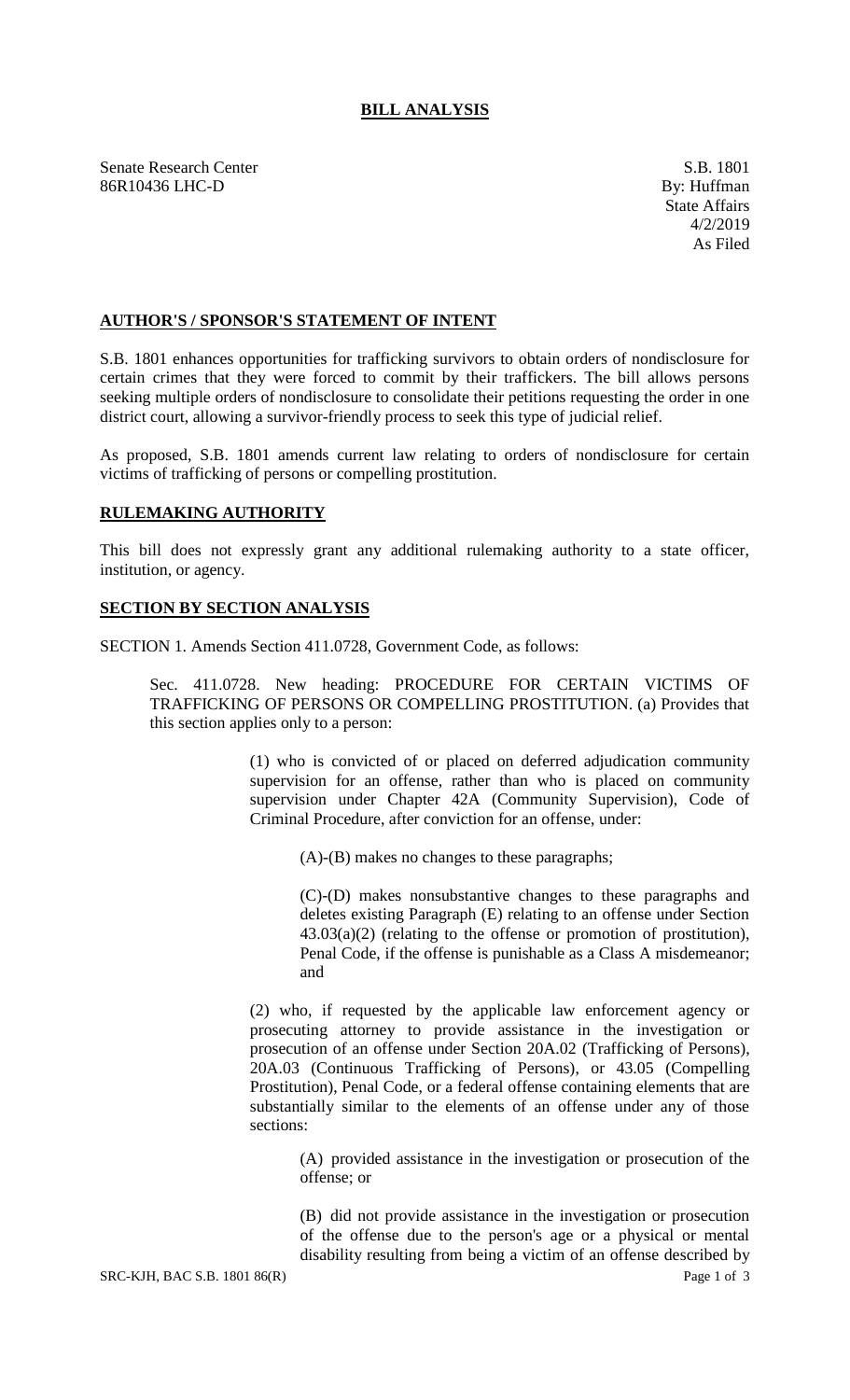this subdivision, rather than, with respect to whom the conviction is subsequently set aside by the court under Article 42A.701 (Reduction or Termination of Community Supervision Period), Code of Criminal Procedure.

(b) Authorizes a person described by Subsection (a) who satisfies the requirements of Section 411.074(b) (relating to persons authorized to be granted an order of nondisclosure), rather than 411.074 (Required Conditions For Receiving an Order of Nondisclosure) to petition the court that convicted the person or placed the person on deferred adjudication community supervision for an order of nondisclosure of criminal history record information under this section, notwithstanding any other provision of this subchapter (Order of Nondisclosure Criminal History Record Information) or Subchapter F (Criminal History Record Information) on the grounds that the person committed the offense solely as a victim of an offense under Section 20A.02, 20A.03, or 43.05, Penal Code, rather than as a victim of trafficking of persons.

(b-1) Creates this subdivision from existing text and requires a petition under Subsection (b) to, rather than requiring a petition to assert that the person seeking an order of nondisclosure under this section has not previously received an order of nondisclosure under this section:

(1) be in writing;

(2) allege specific facts that, if proved, would establish that the petitioner committed the offense described by Subsection (a)(1) solely as a victim of an offense under Section 20A.02, 20A.03, or 43.05, Penal Code; and

(3) assert that if the person has previously submitted a petition for an order of nondisclosure under this section, the person has not committed an offense described by Subsection (a)(1) on or after the date on which the person's first petition under this section was submitted.

(b-2) Requires the clerk of the court, on the filing of the petition under Subsection (b), to promptly serve a copy of the petition and any supporting document on the appropriate office of the attorney representing the state. Requires any response to the petition by the attorney representing the state to be filed not later than the 20th business day after the date of service under this subsection.

(b-3) Authorizes a person convicted of or placed on deferred adjudication community supervision for more than one offense described by Subsection (a)(1) that the person committed solely as a victim of an offense under Section 20A.02, 20A.03, or 43.05, Penal Code, to request consolidation of the person's petitions for an order of nondisclosure of criminal history record information in a district court in the county where the person was most recently convicted or placed on deferred adjudication community supervision. Requires the court, on receipt of a request for consolidation, to consolidate the petitions and exercise jurisdiction over the petitions, regardless of the county in which the offenses described by Subsection (a)(1) occurred.

(b-4) Requires a district court that consolidates petitions under Subsection (b-3) to allow an attorney representing the state who receives a petition involving an offense that was committed outside the county in which the court is located to appear at any hearing regarding the consolidated petition by telephone or video conference call.

(c) Requires the court having jurisdiction over the petition, after notice to the state and an opportunity for a hearing, rather than requiring that the court after notice to the state, an opportunity for a hearing, a determination by the court that the person has not previously received an order of nondisclosure under this section, and a